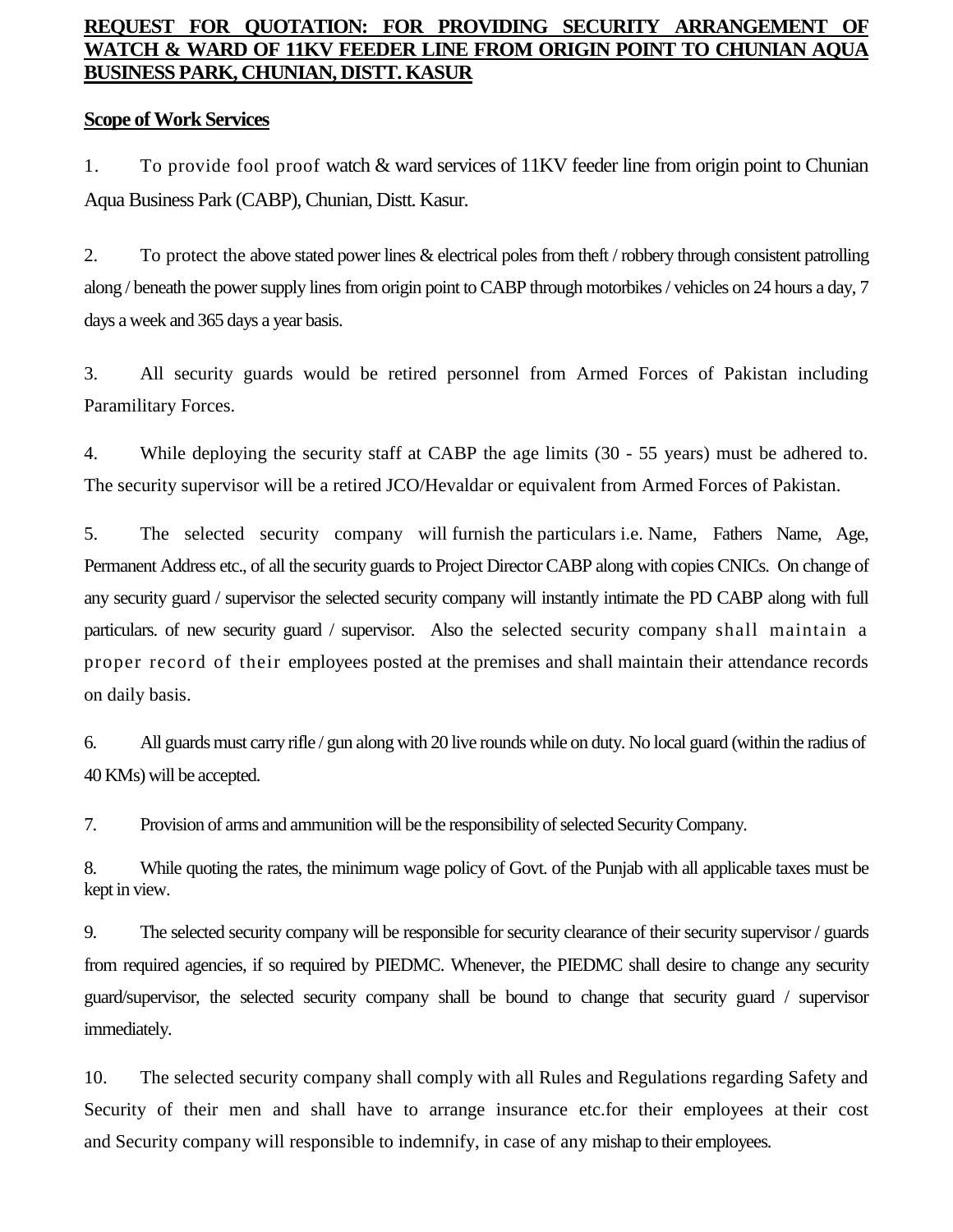11. In case of any mishap takes place apparently with the negligent of security personnel the security company shall be responsible to make good the loss to PIEDMC. Also Security Company shall be bound to accept finding / recommendations of the inquiry committee.

12. During duty time the security guards shall be in company's presentable uniform. Personnel engaged by Security Company will be under direct supervision and control of management of Security Company.

13. The selected Security Company shall not sub-contract the job assigned to any other company further.

14. The selected Security Company shall be responsible for the discipline and conduct as well as quality / standard of duty for fulfillment of requirement given in RFQ and contract agreement.

15. In case any of the security guards do not appear for duty at any time the selected security company shall be responsible to provide his replacement on immediate basis and to enable to do the assigned responsibilities satisfactorily at no extra cost.

16. The selected Security company shall be liable to provide / deploy security guards other than the above described locations if so requested by the PIEDMC.

17. Each guard deployed shall have following articles in his possession while on duty:

- a. Security Company's Identity card
- b. Whistle & torch
- c. Serviceable weapon + 20 rounds
- d. Walkie-Talkie set / Other internal communication devise in working condition

### **Terms and Conditions**

18. Initial security services contract will be one year renewable with mutual consent. In case of earlier termination for any reason one month prior notice will be served by either party.

19. The services of selected security company shall be terminable on immediate basis in case any or group of employee (s) of Security Company found involved in felony / misconduct etc.

20. Supervisor of the security company will inspect his security guards'alertness during day and night. Any abnormality or unusual activity noted during security round / patrolling will immediately be communicated to PD CABP / PIEDMC relevant authority. During the inspection / visit / patrolling the supervisor / staff will be in Security Company's uniform.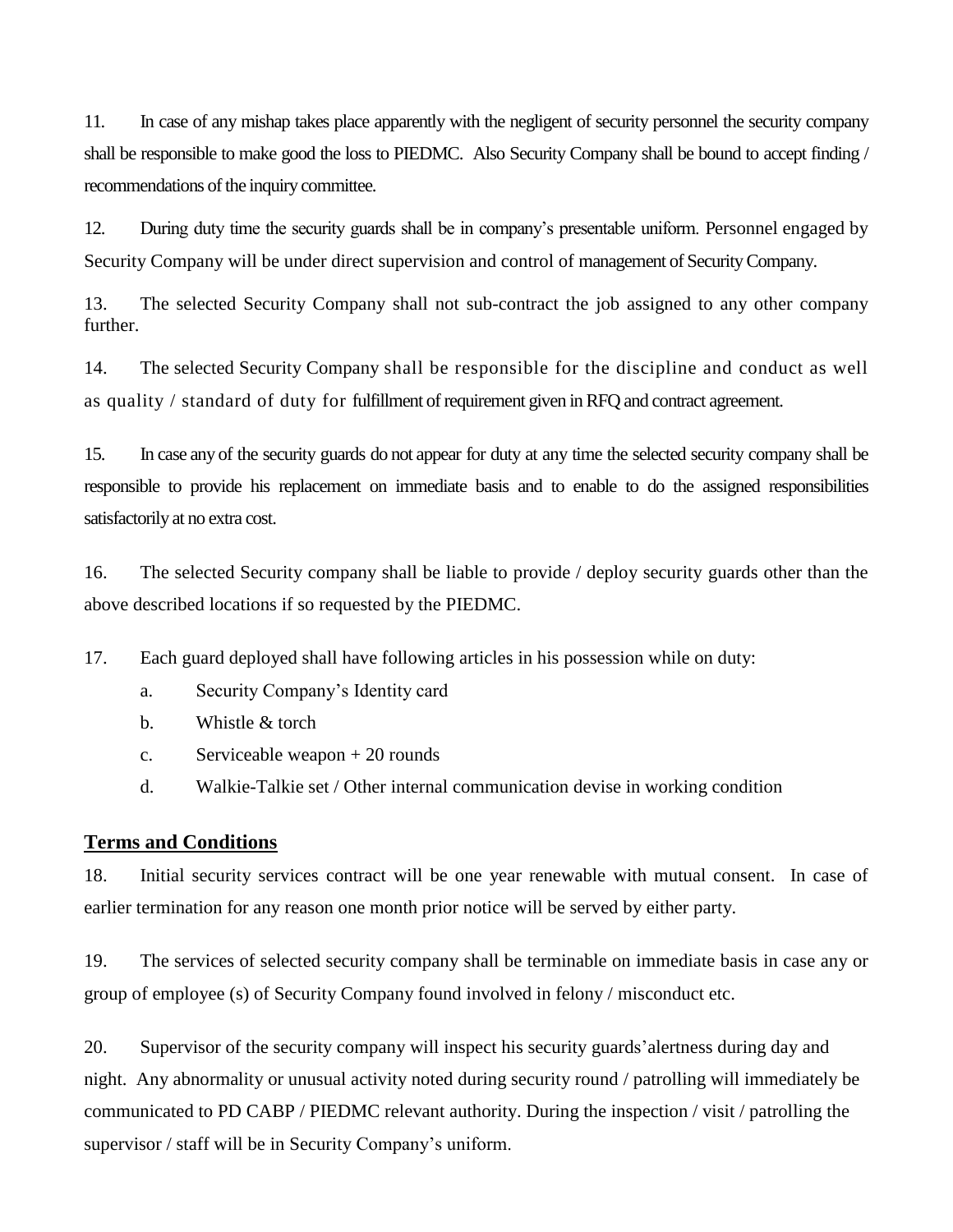21. A manager level officer will visit the project / estate of deployment at least once a weekly.

22. Monthly meeting will be held between, Project Director CABP and area Manager of selected security company.

23. Services will be hired according to PPRA Rules, 2014.

24. Bids amounts must be included all applicable government taxes, failing which the respective bid shall automatically be considered as non- responsive.

25. No over writing/amendments in submitted bids will be allowed before and after opening of the bids.

26. All columns of bidding documents as per given requirements must be filled completely before submitting the bids and no column should be left blank.

27. All bids must be accompanied by Bid security in the form of Bank Guarantee / CDR/Pay Order/DD from scheduled bank in Pakistan amounting to Rs. 102,000/ (Rupees One Hundred and Two Thousands Only) which is 2% of the estimated cost, failing which the respective bid will stand nonresponsive.

# 28. **Successful bidder will have to submit performance guarantee in the shape of Bank guarantee @ 10% of the contract amount within 15 days of the award of contract.**

29. **Successful bidder is required to follow and implement Section 2 (bb) of EOBI Act 1976.**

#### 30. **Eligibility Criteria**

- a. Organizational structure with registered office address with list of key persons of the company together with brief bio data.
- b. Registration with FBR and PRA and must be on active tax payers list of FBR and PRA

c. Copy of Memorandum & Articles of Association along with copy of Incorporation

Certificate.

d. Details of vehicles in possession of the company and detail of arms etc.

e. Copy of NOC / License granted by the Ministry of Interior (Federal / Provincial) along with copy of NTN.

f. Details of litigation cases with any government or private organization (if any) - Affidavit required.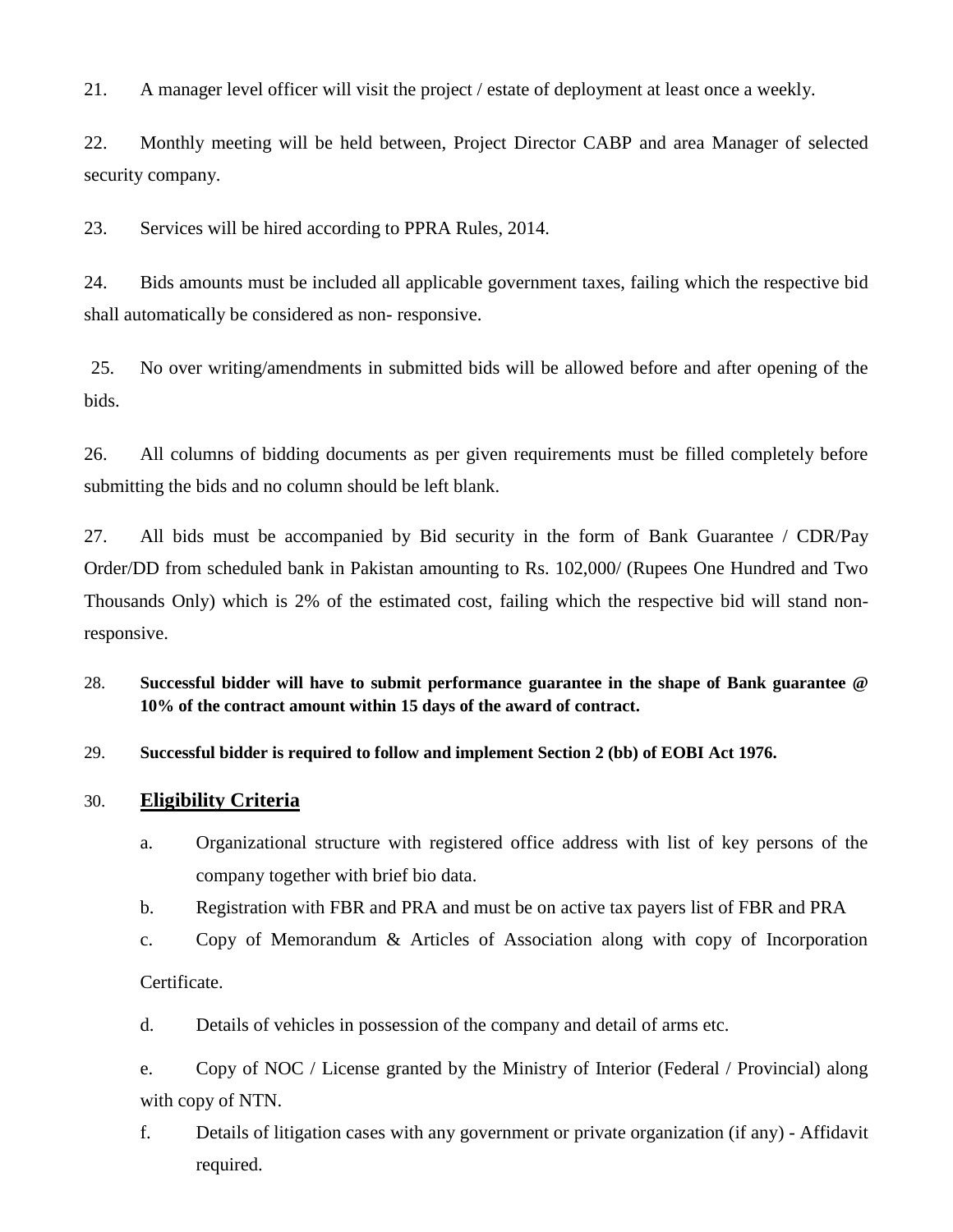- g. Registration certificate of EOBI & Social Security Departments.
- h. Details of similar projects undertaken in last 5 years.
- i. Training System of security guards.
- j. Quotations deficient of any of the above said documents / information will be rejected.
- k. Contract shall be awarded to lowest bidder fulfilling the above criterion.
- l. Authorization letter from company CEO on stamp paper for signing and submission of Bid.

# 31. **Evaluation Criteria**

| (a) |                               | Experience of the security company |                                                                                                                 | 25 Marks                                                     |                                                                |
|-----|-------------------------------|------------------------------------|-----------------------------------------------------------------------------------------------------------------|--------------------------------------------------------------|----------------------------------------------------------------|
|     | $\mathbf{i}$ .<br>ii.         |                                    | 5 Years' Experience<br>3. 0 Marks for each subsequent year of Experience                                        | (Maximum 7 Marks)<br>(Maximum 18 Marks)                      |                                                                |
| (b) |                               |                                    | Type and number of licensed weapons held on the inventory                                                       |                                                              | 25 Marks                                                       |
|     | $\mathbf{i}$ .<br>ii.<br>iii. |                                    | 30 Bore/12 Bore- 0.1 Mark for each weapon<br>8MM/9MM - 0.5 Mark for each weapon<br>SMG-1.0 Mark for each weapon | (Maximum 6 Marks)<br>(Maximum 9 Marks)<br>(Maximum 10 Marks) |                                                                |
| (c) |                               |                                    | Details of security services provided by the company with<br>letters of satisfaction in last 5 years            |                                                              | 20 Marks                                                       |
|     | i.                            | Two (02) Mark for each letter      |                                                                                                                 | (Maximum 20 Marks)                                           |                                                                |
| (d) |                               | Marksventory of company -          | Type of vehicles and numbers of Motor cycles held on the                                                        |                                                              | Max 30                                                         |
|     |                               | $\mathbf{i}$ .<br>ii.<br>iii.      | 1.0 Marks for each Motor Cycle<br>2.0 Marks for each Car<br>5.0 Marks for each Toyota Vigo                      |                                                              | (Maximum 10 Marks)<br>(Maximum 10 Marks)<br>(Maximum 10 Marks) |

# **NOTE:-**

- Documentary evidence to support the above criteria is mandatory. Failure in provision will result in zero marks.
- Prequalification status will be decided on pass / fail basis. The applicant must secure at least 50 % marks in each category and 60 % marks on aggregate to qualify.